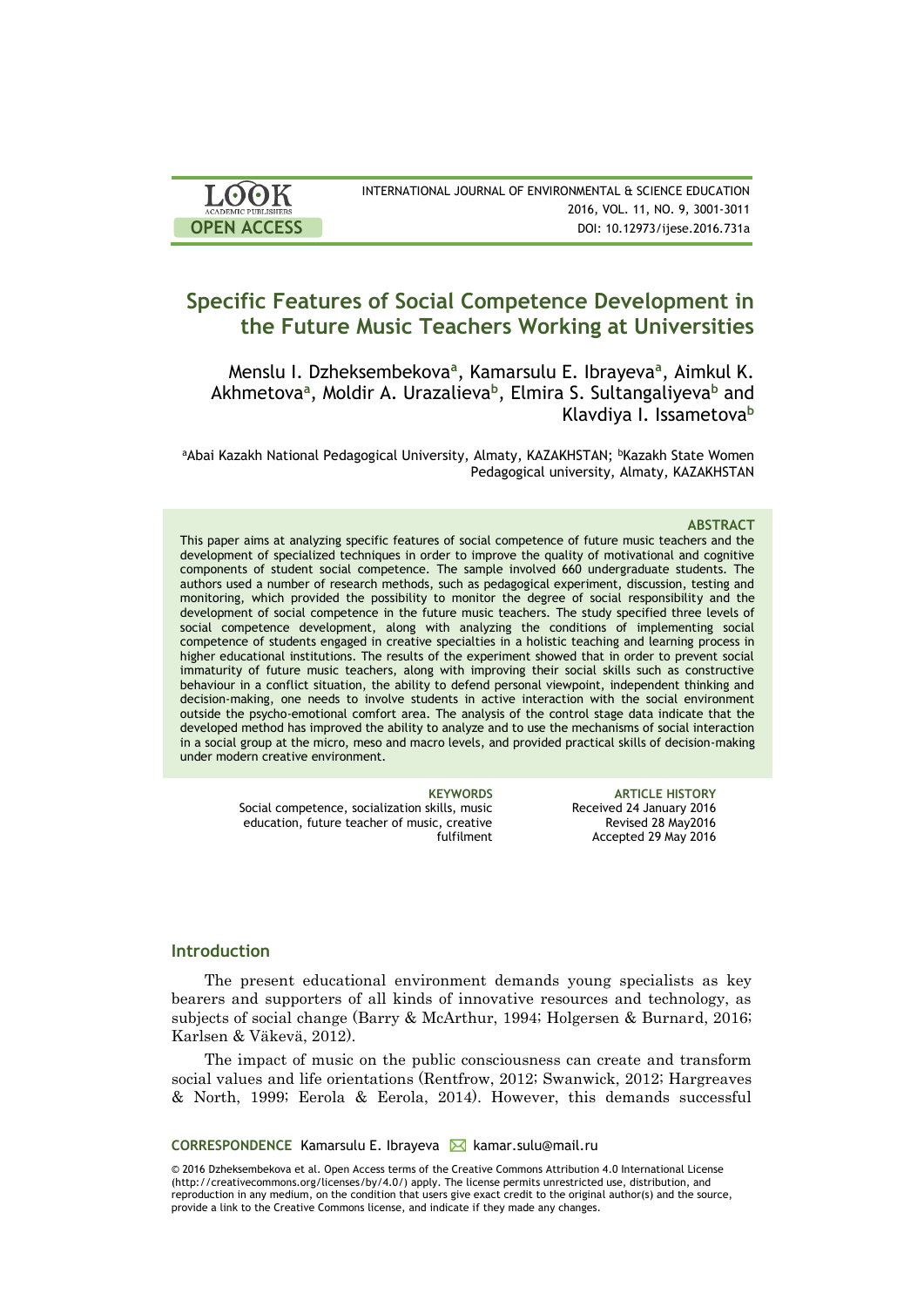socialization of music teachers, development of their creative activity, motivation to perform socially meaningful activities (Hibbard & Conway, 2015; Jennings, 2014; Southcott & Joseph, 2010; Juchniewicz, 2014; Bouij, 2004).

As shown by practice, graduates of the specialty "musical education" largely experience significant difficulties in social adaptation in the course of professional activity due to weak social motivation, inability to communicate with the social environment (Thorgersen, Johansen & Juntunen, 2015). The reason for their weak psychological readiness for social interaction is the lack of a focused and controlled process of social competence development in higher educational institutions (Burnard, 2016; Ballantyne & Packer, 2004).

Moreover, by virtue of the neurophysiological, personal and psychosocial characteristics, the creative personality of a music teacher needs intensive and purposeful development of social competence; in addition, the period of maximum efficiency of this process coincides with acquiring professional skills (Kelly, 2015; Hancock, 2016). Therefore, development of social competence in the future teachers of music is directly linked with the development of conscious social communication skills and should become the subject of further research.

### **Literature Review**

Social competence is a complex and interdisciplinary concept, which determines various approaches to its interpretation (Allsup & Shieh, 2012; Arifin, 2015; Burnard & Murphy, 2013; Colwell & Froehlich, 2015; Gerich & Schmitz, 2016).

The analysis of research papers provided by neuroscientists suggests that specific features of social competence development of any creative person is associated with his/her specific development and determined by the following prerequisites:

1. Biological background: neurophysiological brain structure that determines predominance of internal conditionality over the external one (De Bono, 1976);

2. Psychological conditions: distancing as a condition of social interaction (Shadrin, 2009; Hallam, Cross & Thaut, 2016);

3. Intrapersonal background: in contrast to the students of other specialties, the future music teachers have a strong creative dominant (Hancock, 2016).

Scientists also point out that, unlike other students, students of creative specialties usually do not identify their social and professional future with the acquisition of socialization skills (Juchniewicz, 2010; Leon-Guerrero, 2008). However, practice shows that teachers-musicians have to face difficulties in the process of acquiring life and professional experience. These difficulties are caused not only and not so much by various social arrangements as their own lack of understanding and acceptance of these mechanisms as part of the interaction, including professional, which is reflected in the low initial level of social competence development (Walter & Walter, 2015; Hallam, Cross & Thaut, 2016).

Analyzing a number of works devoted to the concept of social competence of music teachers, it can be generally defined as an integrative professional and personal quality, which includes the interest of the individual to interact with the community in the process of professional and creative self-realization,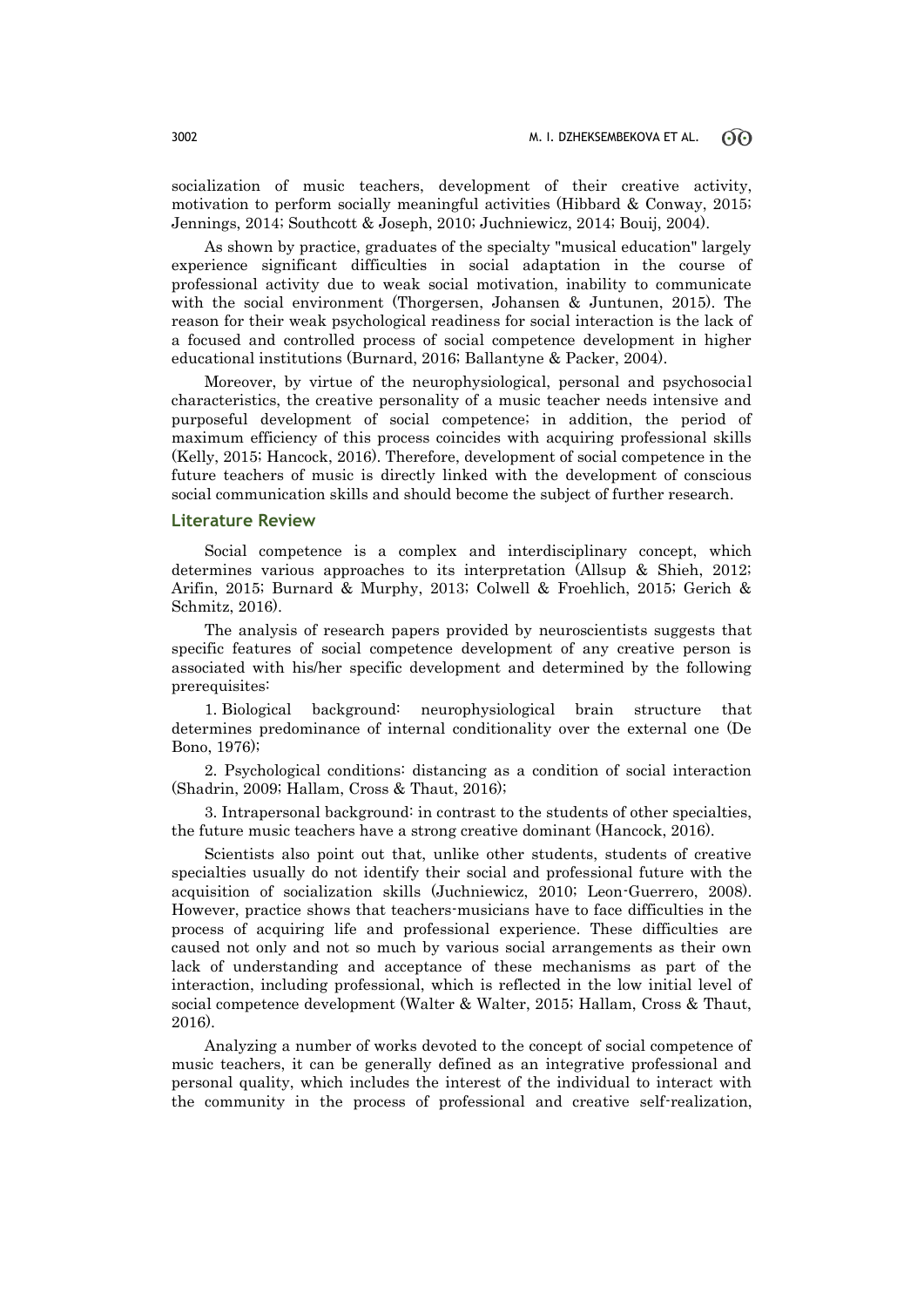#### 60 INTERNATIONAL JOURNAL OF ENVIRONMENTAL & SCIENCE EDUCATION 3003

knowledge of different social mechanisms, as well as the abilities and skills providing expression of personal social attitudes by means of music, revealed in the socially active pedagogical activity (Hargreaves & North, 1999; Allsup & Shieh, 2012; Jennings, 2014; Kelly, 2015).

As noted by A. Leon-Guerrero (2008), as opposed to students studying applied, economic and technical specialties, seeking to fit the model of socioeconomic relations, students of creative professions, as a rule, have a tendency to unaccountable distancing from active social attitudes.

The future music teachers are not capable of forming well-developed social competence, since they are not always aware of its importance and role in the formation of a harmonious existence model (Aróstegui & Ibarretxe, 2016). At the same time, considering the hierarchy of social needs, it is possible to detect that primary needs of the future music teachers fall within the most characteristic features of intellectually and morally developed personality (Gross, 1999; Juchniewicz, 2010; Juchniewicz, 2014).

In terms of social psychology, the attitude of students-musicians to creation and beauty has always been the value-based landmark and backbone principle of creative development, as an expression of structure, functionality and appropriateness of this process, value orientations revealing the essence of professional ethics that embody the universal life laws (De Bono, 1976).

Definition of social competence involves a wide range of approaches and original techniques that can be divided by the authors' belonging to the sphere of public knowledge and by the categorical approach to this problem:

1. Laying the emphasis on the social component as the basic one in terms of defining the concept "social competence" (Sergienko & Vetrova, 2009; Sergienko et al., 2010.);

2. Laying the emphasis on specific responses to public orientations as the level of social competence development (Teslenko, 2009);

3. Laying the emphasis on the ability to apply skills and knowledge in collaboration with other members of society and the awareness of the importance of professional activity (Finney, Laurence & Brindley, 2013; Burnard & Murphy, 2013).

Based on the analysis of personality development, one can conclude that music students are largely left to their own devices in terms of personal development; they are not always sufficiently straightforward in the external manifestation of responses to the social impact (Otacıoğlu, 2016; Salvador, 2010). However, social impact usually provides the unpredictable and longlasting effect on the internal system of social attitudes that are formed through the prism of experiences and creative adaptation (Hargreaves & North, 1999; Eerola & Eerola, 2014).

### *Research purpose*

The purpose of this study is to provide experimental verification of specific features of social competence development in the future music teachers, and to create (with regard to the obtained data) a technique that will improve the level of social competence development in students of the specialty "Musical education".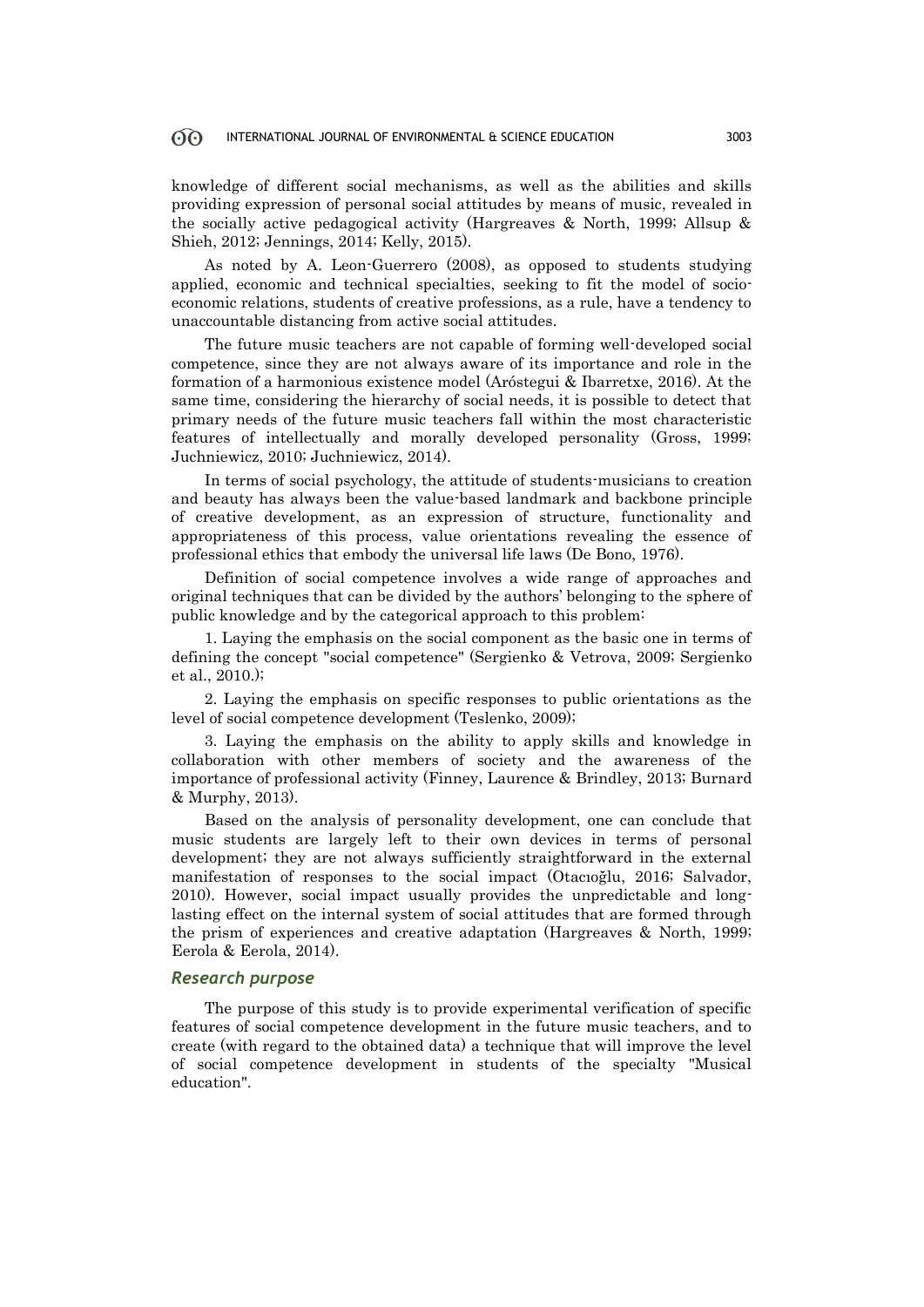# *Research questions*

There are two main research questions:

1. What are the criteria for the elementary level of social competence development in students of the specialty "Musical education"?

2. What psychological and emotional factors influence the development of their socialization skills?

## **Methods**

The authors of this study used theoretical and empirical methods – theoretical analysis of research papers, pedagogical experiment, mathematical statistics, observations and interviews.

The authors also used psychological analysis in order to monitor the level of social responsibility and development social competence in the future music teachers.

The pedagogical experiment was carried out among students of the specialty "Music education", studying in universities located in Almaty: Abai Kazakh National Pedagogical University, Kazakh State Female Pedagogical University, and Kurmangazy Kazakh National Conservatory.

The sample involved 660 undergraduate students. Total number of students made 660 people, including 596 students of the specialty "Musical education" (experimental group) and 64 students of the specialty "Pedagogy and psychology" (control group).

Stages of experiment are described in Table 1.

|                       |  |  |  |  |  |  |  | Table 1. Stages of experiment aimed at the development of social competence in the |  |  |  |
|-----------------------|--|--|--|--|--|--|--|------------------------------------------------------------------------------------|--|--|--|
| future music teachers |  |  |  |  |  |  |  |                                                                                    |  |  |  |
|                       |  |  |  |  |  |  |  |                                                                                    |  |  |  |

| <b>Stages</b>                                                                                             | <b>Purposes</b>                                                                       | Methods                                                                                           |
|-----------------------------------------------------------------------------------------------------------|---------------------------------------------------------------------------------------|---------------------------------------------------------------------------------------------------|
| Determination of the initial<br>level of social competence<br>development in the future<br>music teachers | Determination of criteria for<br>the initial level of social<br>competence            | Psychosocial diagnosis by<br>testing and monitoring                                               |
| Experiment with students                                                                                  | Raising the level of social<br>competence development in<br>the future music teachers | Action plan containing specific<br>measures related to teaching<br>and extracurricular activities |
| Definition of results                                                                                     | Assessment of changes in the<br>level of social competence                            | Psychosocial diagnosis by<br>testing and monitoring                                               |

The analysis of experimental results was carried out by testing and monitoring, at the beginning of the ascertaining and after the formative experiment, using the specially developed methodology with the view of assessing the level of social competence development in students of the specialty "Musical education".

The ascertaining experiment showed weak development of several social competence components, such as motivational (determined by the detected low importance of social motives in the motivation system), reflective-activity (inability to adapt to rapidly changing conditions and to organize group work), cognitive (inability to make constructive use of the situation, and defend personal attitude), creative (inability to use creativity to solve social interaction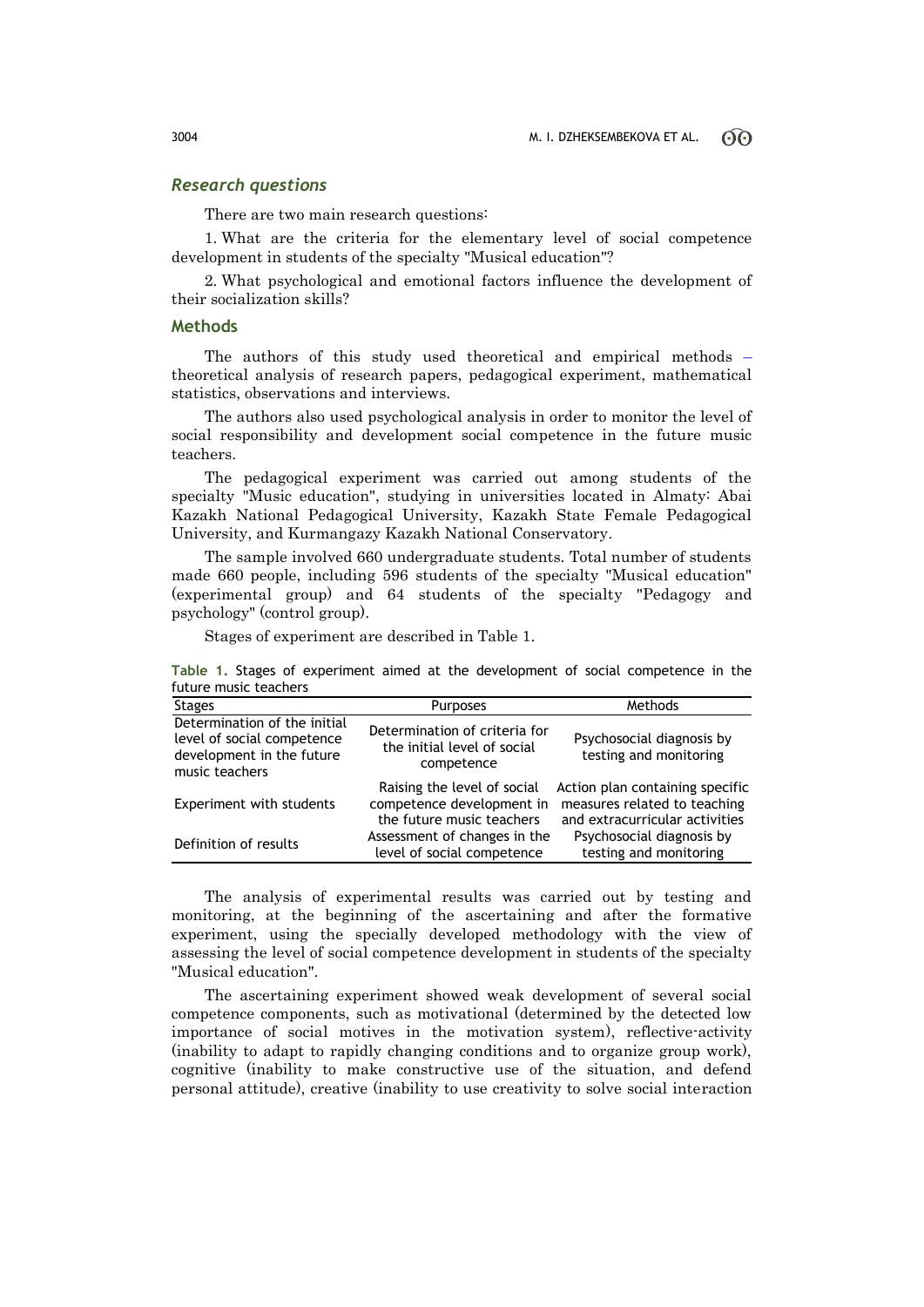#### 60 INTERNATIONAL JOURNAL OF ENVIRONMENTAL & SCIENCE EDUCATION 3005

problems and difficulty in manifesting the propensity for analysis and synthesis in different situations).

In order to improve social competence development, the authors of this research developed specialized methodology. Its main features include the following:

1. Development of social competence by the crosscutting principle throughout the entire learning process.

2. Consideration of psycho-emotional and social characteristics that influence the learning process of creative specialty students.

3. Consideration of specific age and personality characteristics of students: the need to consider both personal characteristics inherent only in creative specialty students and general features typical for all young people.

4. Implementation of conditions required for social competence development during extracurricular activities under teachers' supervision.

5. The inclusion of specialized thematic modules in all disciplines to be studied.

The purpose of this methodology is to form and to develop student abilities to analyze and to use social interaction mechanisms in a social group at the micro, meso and macro levels, to give the necessary knowledge regarding the basic principles of social life and personal management of social, economic and professional activities, as well as to provide practical decision-making skills under in the context of modern creative activities.

The methodology included analysis of social competence components according to the three-point grading scale corresponding to the competence development level: from low (1) to high (3). In addition, the summary indicator was determined: arithmetic mean of all eight indicators, and the ratio of their values to the average group values. The experimental work was carried out within the framework of classroom and extracurricular activities. The experiment ended in re-testing of students included into the experimental and control groups.

In order to improve the social empathy and social motivation, students of the experimental group were involved in a charity concert activity. Sand therapy was used with the view of removing the identified aggressive manifestations in student behavior, including the auto-aggressive behavior. In addition, a number of individual interviews aimed at identifying psychological barriers to the inclusion in the educational process was used in working with individual respondents who had very poor test results.

Successful implementation of the experiment also demanded preparedness of the teaching staff to participate in the formation and development of social competence in students of the specialty "Musical education". It was necessary to consider the fact that teachers working at creative universities were also creative people. Therefore, on the one hand, there should be mutual understanding between students and teachers; at the same time, many teachers may face difficulties in controlling the development of social competence among such students in those aspects that are difficult to understand for teachers themselves. Hence, a series of interviews was conducted with teachers who work with students-musicians with the view of forming a clear understanding of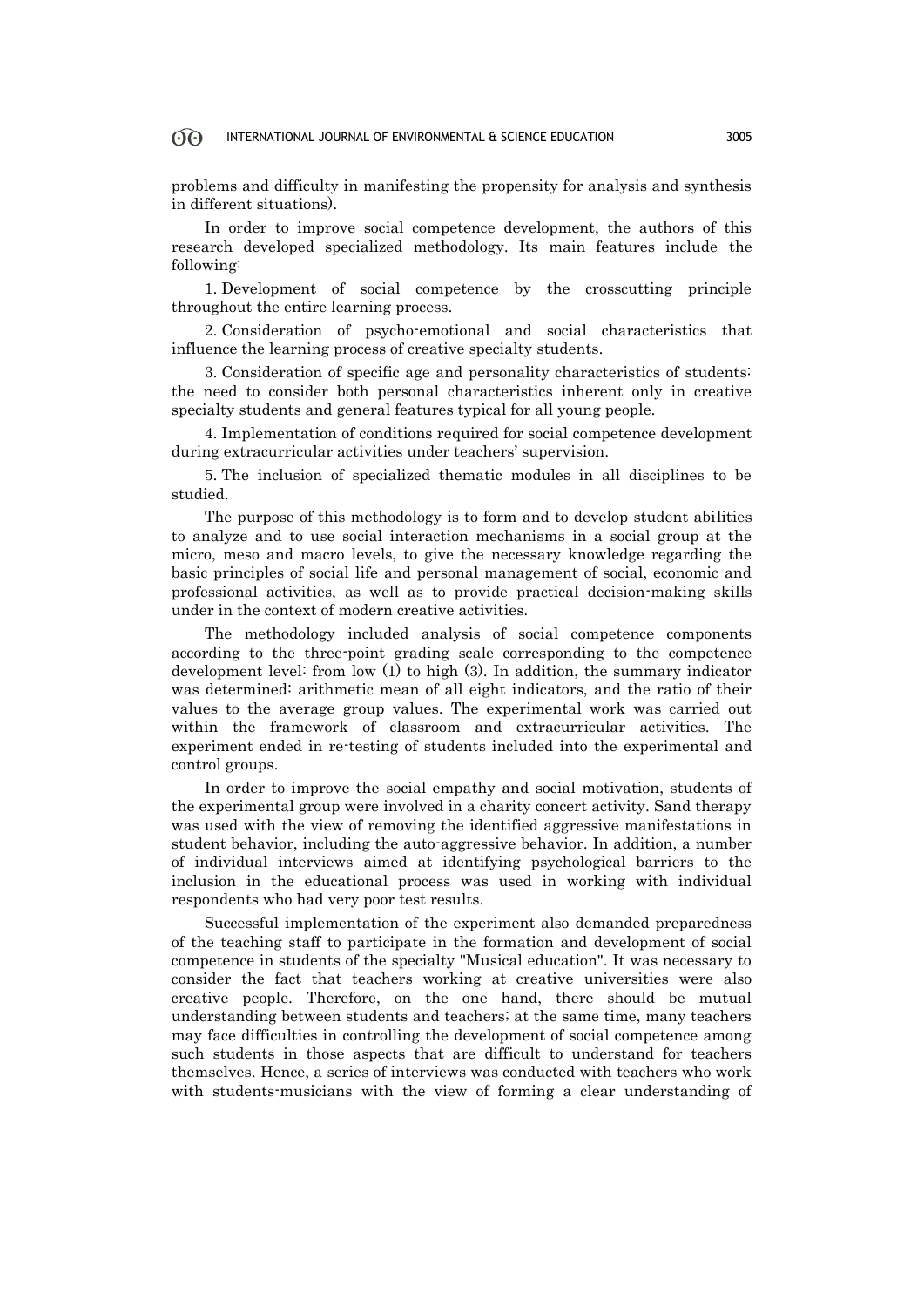importance of social competence development, motivating them to perform rigorous verification of relevant syllabi and individual work programs.

## **Data, Analysis, and Results**

The results obtained during the pilot phase of this experiment, demonstrate effectiveness of work performed to improve social competence of students getting their musical education.

One should emphasize the distinct emotional and motivational effect of the conducted experiment. The initial stage was characterized by the lack of motivation for the purposeful development of social competence in the very students – future musicians, however, at the end of the experiment, these people showed a clear interest in this issue.

When testing the initial level of social competence, the students did not show interest in the test material, along with some dissatisfaction regarding the need for diagnosis. Repeated testing led to genuine interest of students in its results by the students themselves along with active readiness to provide most objective information. The experiment showed increasing involvement of students into the process of social competence development expressed in the form of active engagement in selecting the content of extra-curricular practice, the presence of interesting and creative proposals regarding the content of case studies and presentations.

Obviously, the above activities had a positive impact on the development of social component in the system of future music teachers' motivation. The authors of this study believe that student participation in various social projects such as charity concerts in orphanages, nursing homes and hospitals had the most vivid impact, since they were able to feel the possibility to implement their creative potential through participation in social life and involvement in solving socially important problems.

The result of the formative experiment showed that the experimental group demonstrated visible positive changes in the social competence level, as compared with the control group, which had not been involved in special classroom and extra-curricular activities.

This proved the effectiveness of purposeful social competence development in students of relevant specialty within the framework of academic and extracurricular activities.

The experimental results showed that student involvement in active interaction with the social environment outside the psycho-emotional comfort area was required in order to prevent social immaturity of future music teachers, to improve their socialization skills such as constructive behavior in a conflict situation, the ability to defend their viewpoint, to develop independent attitudes and decision-making.

Changes in social competence development in the experimental and control groups revealed by the experiment are presented in Table 2.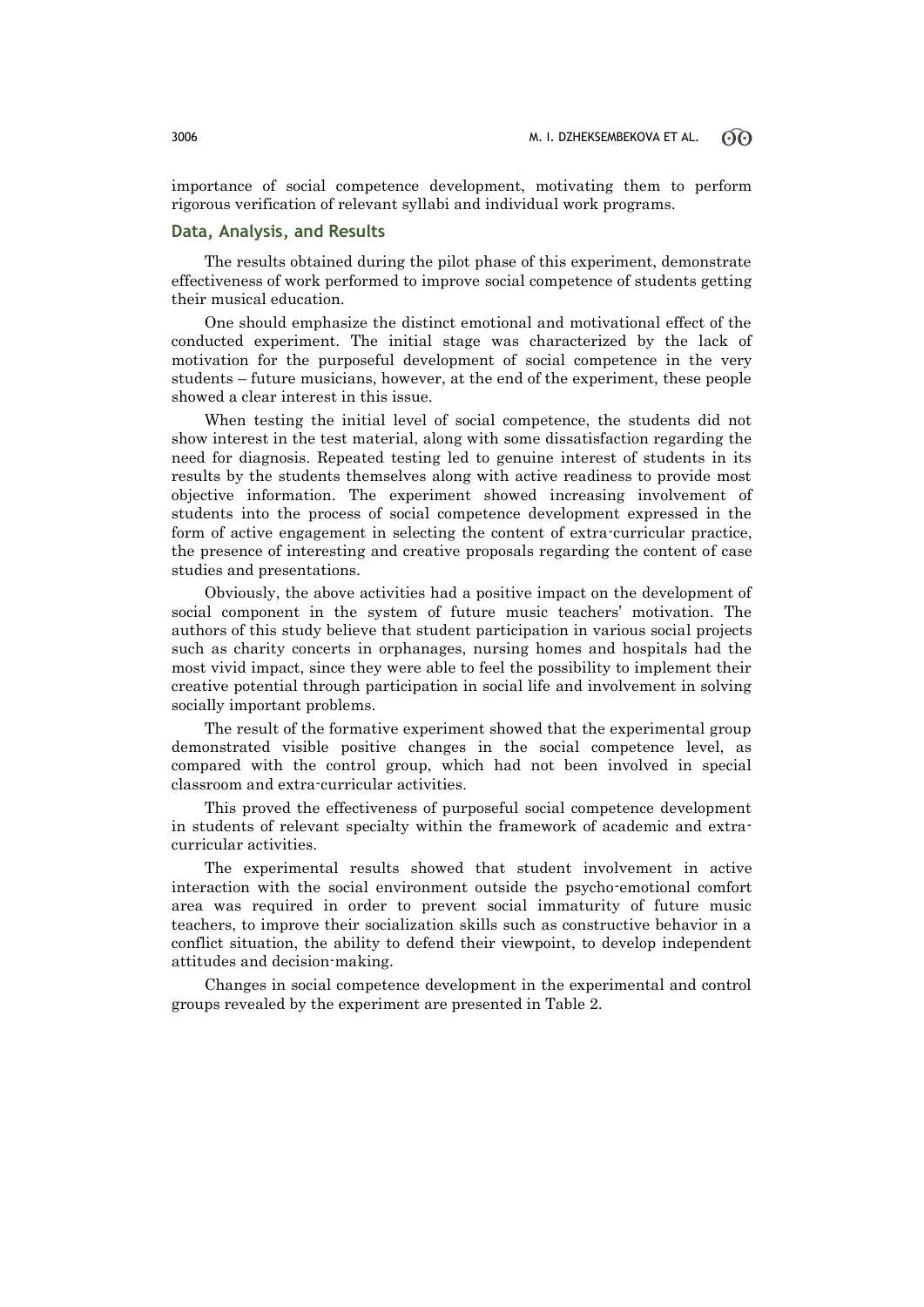| Name of indicator                                                    | Initial value  | Average value in the<br>experimental group | Average value<br>in the control<br>group |
|----------------------------------------------------------------------|----------------|--------------------------------------------|------------------------------------------|
| Social motivation                                                    | 1,7            | 2,3                                        | 1,8                                      |
| Social empathy                                                       | 1,3            | 2,3                                        | 1,8                                      |
| Communication skills                                                 | 2              | 2,3                                        | 1,8                                      |
| Social and psychological<br>adaptability                             | 1,8            | 2,3                                        | 1,8                                      |
| Communication and<br>organizational skills                           | 1,8            | 2,3                                        |                                          |
| Achievement need                                                     | 2,3            | 2,3                                        | 1,8                                      |
| Social creativity                                                    | $\overline{2}$ | 2,4                                        | 1,8                                      |
| Special abilities to be engaged in<br>spontaneous social interaction | 1,2            | 2,4                                        | 2                                        |
| Overall performance                                                  | 1,7            | 2,4                                        | 1,8                                      |

**Тable 2.** Changes in social competence development in the experimental and control groups

Thus, taking into account the fact that development of social skills occurs during natural development of the personality, one should note the difference in the overall performance values characterizing positive impact of the experimental work with the students of the experimental group (Figure 1).



**Figure 1.** Changes in performance values after the experiment with students of the experimental group students.

In order to prove statistical significance of the obtained data, the authors analyzed results in the control and experimental groups by Fisher's test and determined Spearman's rank correlation coefficient.

Fisher's test provided the criterion, equal to 0.54, which indicated statistical significance in the pairwise comparison results in favor of the experimental group. Spearman's rank correlation coefficient (0.04) also indicates statistical significance of matching values obtained in the experimental and control groups.

The following activities were performed to improve social competence of future music teachers:

1. Development of motivational and cognitive components of social competence within the courses "Sociology", "Music Education Methods", "History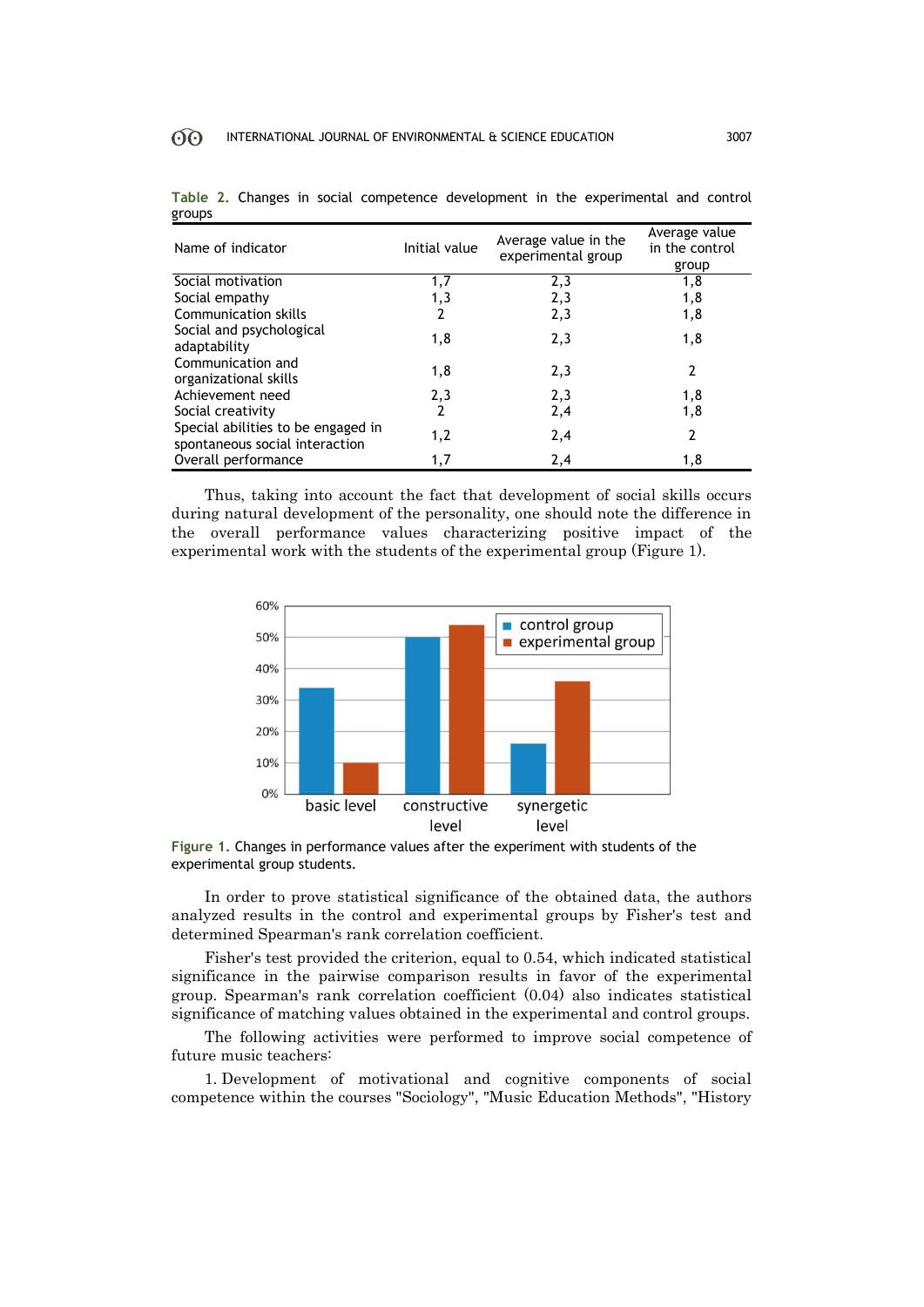and theory of music education" was provided through lectures on topics related to social responsibility and socialization problems of music teachers;

2. Practical interactive classes aimed at promoting independence and diversity of judgment and communication skills, including role plays, individual and group work related to case studies and presentations aimed at the development of cognitive, reflective-activity and creative components;

3. In order to raise the level of social empathy and student involvement in the social environment, the authors organized volunteer activities aimed at the development of motivational, reflexive-activity and creative components.

4. Individual work aimed at the development of cognitive and motivational components through psychotherapeutic methods, adapted to the purpose of this research.

5. The authors used techniques aimed at stimulating creative potential of students in social life in order to provide accelerated development of communication and reactive adaptation skills

The experimental results showed that specifics of personal prerequisites for social competence development in the future music teachers were determined by various psychological and neurophysiological factors, namely:

1. Active creative activities leading to early professional development, and (as a consequence) restriction of stable contacts;

2. In-depth self-sufficient enthusiasm, being developed into the dominance of creative ideas;

3. Very early formation of personal identity, dominating over social values;

4. Creative thinking and domination of social empathy.

Based on the analysis of psychological, social and adaptive properties of the individual bearer of the creative "ego", the authors developed the structural and substantive characteristics of social competence of the future music teachers, based on a number of components and their formation rates, namely: motivational (social motivation, social empathy); cognitive (communication skills, social and psychological adaptability); reflexive-activity (communicative and organizational skills and the achievement need need) and creative (social creativity and a special ability to be engaged in spontaneous social interaction).

The following levels of social competence development were identified:

1. Basic level, characterized by a limited understanding of social life, ways of self-fulfillment, inability to establish contacts in the process of creative interaction, lack of mature human values.

2. Constructive level: a student with a certain amount of knowledge and skills in the field of social life can interact constructively with others, often takes his/her own decisions and bears responsibility for them.

3. Synergetic level, which implies that the student has a certain amount of knowledge, skills, abilities, attitudes and values, experience of their use and the ability to analyze and to combine knowledge and skills for solving relevant tasks, which provides his/her successful social adaptation.

## **Discussion and Conclusion**

The aforementioned experiment showed that a certain part of the future music teachers experienced significant difficulties related to social adaptation in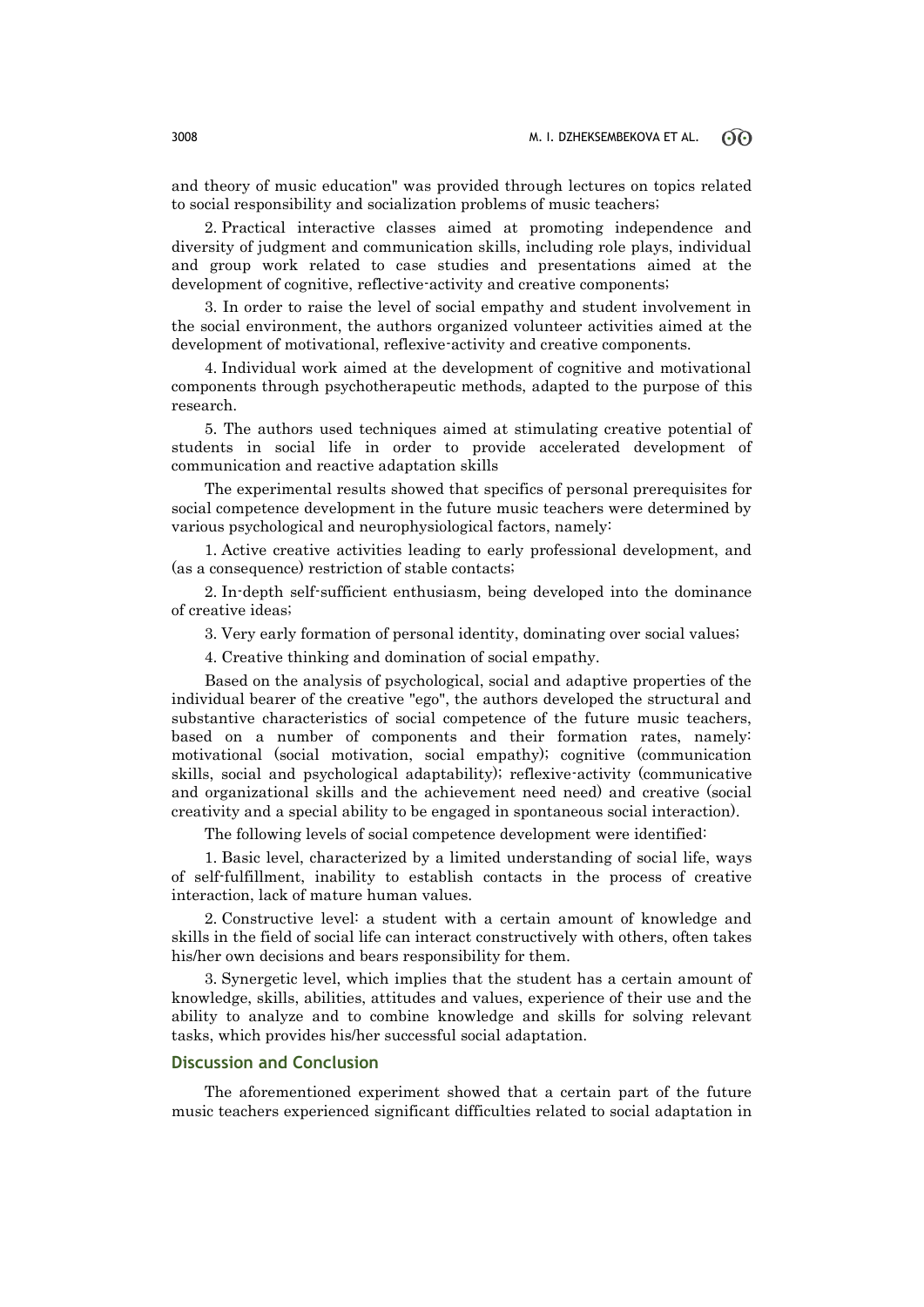#### 60 INTERNATIONAL JOURNAL OF ENVIRONMENTAL & SCIENCE EDUCATION 3009

the course of their professional activity due to weak social motivation or inability to communicate with the social environment.

Similar test results were shown by 735 students of Finnish schools who were enrolled in specialized music classes (Eerola & Eerola, 2014). This confirms views of sociologists and psychologists related to the fact that music students (as a rule) are not always straightforward enough in the external manifestation of responses to the social impact.

It should be emphasized as well that definition of social competence is based on a number of original methods and techniques (Sergienko et al., 2010; Burnard & Murphy, 2013; Finney, Laurence & Brindley, 2013), but these methods are mainly focused on a specific category, so their use cannot provide a comprehensive study of specific features related to social competence development in students of creative specialties.

Research results found that correlation of the needs of the creative "ego" with social attitudes affecting self-fulfillment in a specific social context is the central component in the social competence development.

Social competence development of students in terms of a holistic pedagogical process in higher educational institutions can be defined as follows:

1. Development of social competence should be purposefully based on the interdisciplinary approach throughout the entire teaching and learning process.

2. Consideration of psycho-emotional and social characteristics that affect student learning specialty "musical education" is required.

3. One should consider both personal characteristics inherent only in students of creative specialties, and general features typical for all young people.

4. Implementation of conditions related to social competence development during extracurricular activities should be carried out under teachers' supervision.

5. The inclusion of specialized thematic modules in university courses is mandatory;

6. Purposeful stimulation of interaction with the least comfortable psychological and emotional environment for the accelerated development of communication and reactive adaptation skills of the future music teachers.

The experimental results showed that student involvement in active interaction with the social environment outside the psycho-emotional comfort area was required in order to prevent social immaturity of future music teachers, to improve their socialization skills such as constructive behavior in a conflict situation, the ability to defend their viewpoint, to develop independent attitudes and decision-making.

# **Implications and Recommendations**

Research results showed that students of creative specialties tend to distance themselves from the active social attitudes and are not always capable of forming adequate social competence. Research work and testing of the proposed corrective techniques showed positive changes related to the development of professional and socialization skills. Therefore, research findings can later be used in modern teaching practices as the basis of subsequent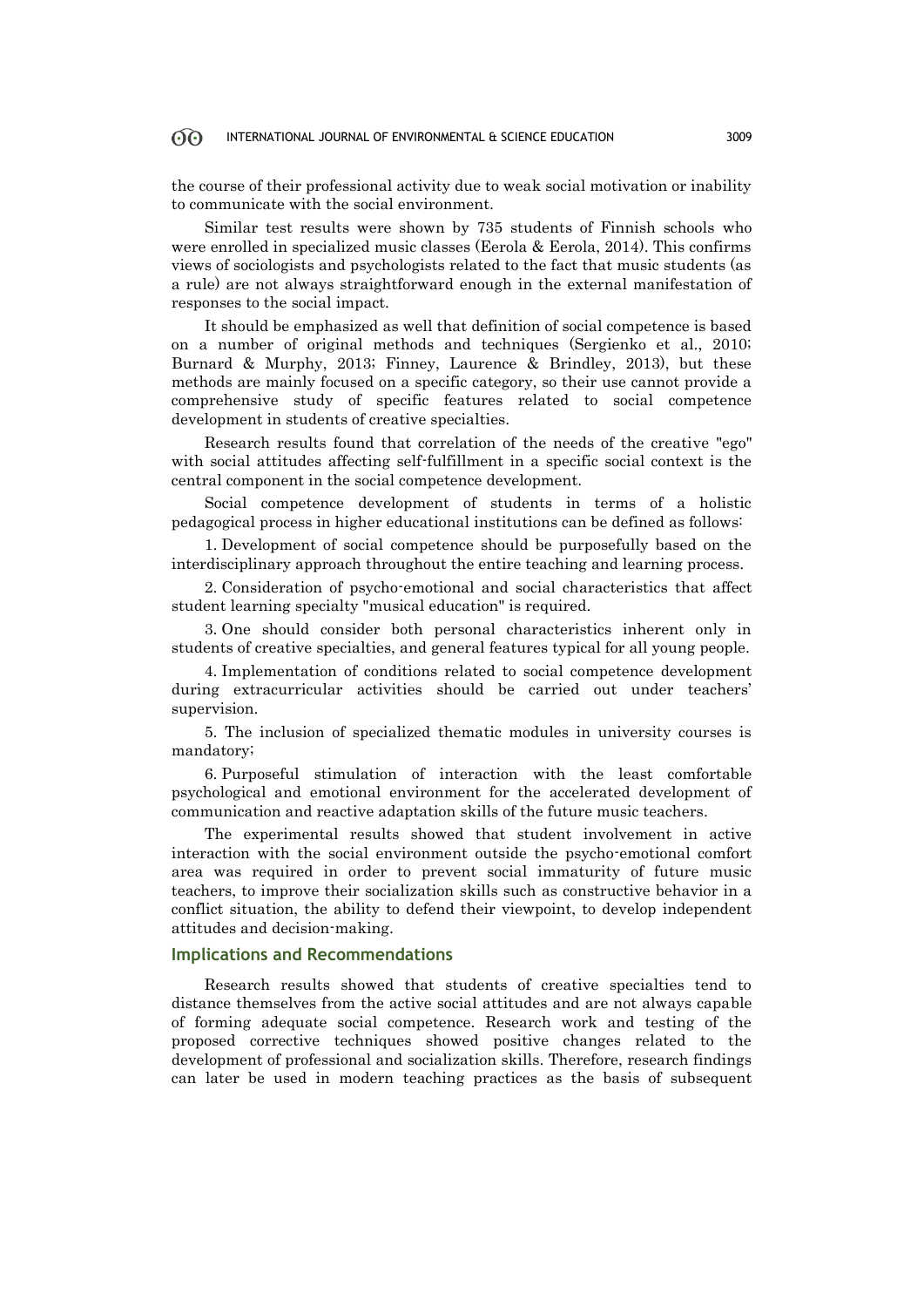research in the field of social competence development in students of creative specialties.

## **Disclosure statement**

No potential conflict of interest was reported by the authors.

### **Notes on contributors**

Menslu I. Dzheksembekova holds a PhD in Pedagogy at Abai Kazakh National Pedagogical University, Almaty, Kazakhstan.

Kamarsulu E. Ibrayeva holds a PhD in Pedagogy at Abai Kazakh National Pedagogical University, Almaty, Kazakhstan.

Aimkul K. Akhmetova holds a PhD in Pedagogy at Abai Kazakh National Pedagogical University, Almaty, Kazakhstan.

Moldir A. Urazalieva holds a PhD in Pedagogy at Kazakh State Women Pedagogical University, Almaty, Kazakhstan.

Elmira S. Sultangaliyeva holds a PhD in Pedagogy at Kazakh State Women Pedagogical University, Almaty, Kazakhstan.

Klavdiya I. Issametova is a senior teacher at Kazakh State Women Pedagogical University, Almaty, Kazakhstan.

### **References**

- Allsup, R. E., & Shieh, E. (2012). Social Justice and Music Education. The Call for a Public Pedagogy. Music Educators Journal, 98(4), 47-51.
- Arifin, H. M. (2015). The Influence of Competence, Motivation, and Organisational Culture to High School Teacher Job Satisfaction and Performance. International Education Studies, 8(1), 38.
- Aróstegui, J. L., & Ibarretxe, G. (2016). Intercultural education and music teacher education. Lomdon: Routledge.
- Ballantyne, J., & Packer, J. (2004). Effectiveness of preservice music teacher education programs: Perceptions of early-career music teachers. Music Education Research, 6(3), 299-312.
- Barry, N. H., & McArthur, V. (1994). Teaching practice strategies in the music studio: A survey of applied music teachers. Psychology of Music, 22(1), 44-55.
- Bouij, C. (2004). Two theoretical perspectives on the socialization of music teachers. Action, Criticism, and Theory for Music Education, 3(3), 1-14.
- Burnard, P. (2016). Professional Knowledge in Music Teacher Education. London: Routledge.
- Burnard, P., & Murphy, R. (2013). Teaching music creatively. London: Routledge.
- Colwell, R., & Froehlich, H. (2015). Sociology for music teachers. London: Routledge.
- De Bono, E. (1976). Teaching thinking. London: Temple Smith.
- Eerola, P. S., & Eerola, T. (2014). Extended music education enhances the quality of school life. *Music education research*,  $16(1)$ , 88-104.
- Finney, J., Laurence, F., & Brindley, S. (2013). Master Class in Music Education. London: Bloomsbury.
- Gerich, M., & Schmitz, B. (2016). Using Simulated Parent-Teacher Talks to Assess and Improve Prospective Teachers' Counseling Competence. Journal of Education and Learning, 5(2), 285.
- Gross, C. G. (1999). Brain, vision, memory: Tales in the history of neuroscience. London: MIT Press.
- Hallam, S., Cross, I., & Thaut, M. (2016). The Oxford handbook of music psychology. Oxford: Oxford University Press.
- Hancock, C. B. (2016). Is the Grass Greener? Current and Former Music Teachers' Perceptions a Year After Moving to a Different School or Leaving the Classroom. Journal of Research in Music Education, 63(4), 421-438.
- Hargreaves, D. J., & North, A. C. (1999). The functions of music in everyday life: Redefining the social in music psychology. Psychology of music, 27(1), 71-83.